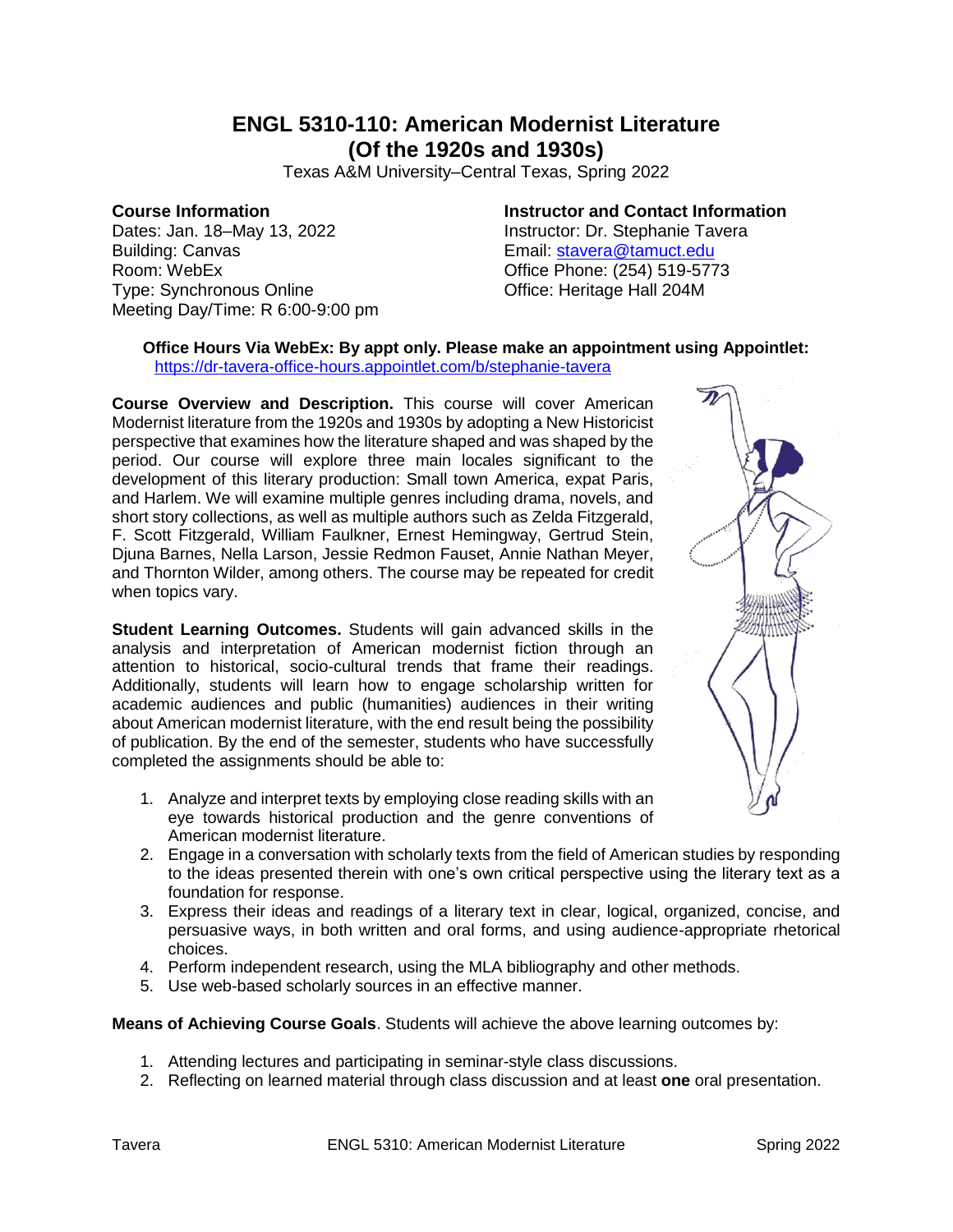3. Submitting writing projects to assess knowledge and mastery of the material including: **one proposal** for a digital archive contribution, **one headnote** that contextualizes a "found" text for digital archive inclusion, **one literature review** in preparation for a research project, and **one seminar paper** written in the form of a position paper for a public humanities venue and audience.

The goal of these assessments is to gain skills in close reading and textual analysis; to explore, examine, and engage with primary and secondary texts that socially and culturally contextualize the production of modernist fiction as a genre; and to understand writing and meaning-making of literature as a process by which knowledge is gained through trial-and-error.

## **Required Texts.**

Anderson, Sherwood. *Winesburg, Ohio* (1919). Norton Critical Edition:

[https://wwnorton.com/books/9780393967951.](https://wwnorton.com/books/9780393967951) ISBN: 978-0-393-96795-1

- Barnes, Djuna. *Nightwood* (1936). New Directions: [https://www.ndbooks.com/book/nightwood/.](https://www.ndbooks.com/book/nightwood/) Faulkner, William. *The Sound and the Fury* (1929). Norton Critical Edition:
	- [https://wwnorton.com/books/9780393912692.](https://wwnorton.com/books/9780393912692) ISBN: 978-0-393-91269-2
- Fauset, Jessie Redmon. *Plum Bun* (1928). Beacon Press: [http://www.beacon.org/Plum-Bun-](http://www.beacon.org/Plum-Bun-P136.aspx)[P136.aspx.](http://www.beacon.org/Plum-Bun-P136.aspx) ISBN: 978-080700919-2
- Fitzgerald, F. Scott. *The Great Gatsby* (1925). Norton Critical Edition: [https://wwnorton.com/books/9780393656596.](https://wwnorton.com/books/9780393656596) ISBN: 978-0-393-54016-1
- Fitzgerald, Zelda. *Save Me the Waltz* (1932). University of Alabama Press: [http://www.uapress.ua.edu/product/Collected-Writings-of-Zelda-Fitzgerald,881.aspx.](http://www.uapress.ua.edu/product/Collected-Writings-of-Zelda-Fitzgerald,881.aspx) ISBN: 978-0-8173-0884-1
- Larson, Nella. *Passing* (1929). Norton Critical Edition: [https://wwnorton.com/books/9780393979169.](https://wwnorton.com/books/9780393979169) ISBN: 978-0-393-97916-9
- Meyer, Annie Nathan. *Black Souls* (1924/1932). In *Strange Fruit: Plays on Anti-Lynching*, ed. Kathy Perkins and Judith L. Stephens. Indiana University Press: [https://www.amazon.com/Strange-](https://www.amazon.com/Strange-Fruit-Plays-Lynching-American/dp/0253211638)[Fruit-Plays-Lynching-American/dp/0253211638.](https://www.amazon.com/Strange-Fruit-Plays-Lynching-American/dp/0253211638) ISBN: 978-0253211637

**Additional Texts.** Other course materials for this class can be found on **Canvas**. These include:

- Berry, Lorraine. "I Really Want to Find It Before I Die: Why Are We So Fascinated By Lost Books?": [https://www.theguardian.com/books/2018/feb/05/i-really-want-to-find-it-before-i-die](https://www.theguardian.com/books/2018/feb/05/i-really-want-to-find-it-before-i-die-why-are-we-so-fascinated-by-lost-books)[why-are-we-so-fascinated-by-lost-books](https://www.theguardian.com/books/2018/feb/05/i-really-want-to-find-it-before-i-die-why-are-we-so-fascinated-by-lost-books)
- Jones, Jonathan. "Midnight in Paris: A Beginner's Guide to Modernism": [https://www.theguardian.com/global/2011/oct/11/midnight-in-paris-guide-modernism.](https://www.theguardian.com/global/2011/oct/11/midnight-in-paris-guide-modernism)
- Kaplan, Carla. "Before There Was Karen, There Was Miss Anne": [https://biographersinternational.org/before-there-was-karen-there-was-miss-anne/.](https://biographersinternational.org/before-there-was-karen-there-was-miss-anne/)
- Kaplan, Carla. "How Netflix's Passing Differs from the Classic Book": [https://slate.com/culture/2021/11/passing-netflix-movie-vs-nella-larsen-book.html.](https://slate.com/culture/2021/11/passing-netflix-movie-vs-nella-larsen-book.html)
- McParland, Robert. Introduction to *Beyond Gatsby: How Fitzgerald, Hemingway, and the Writers of the 1920s Shaped American Culture*.
- Onion, Rebecca. "People Really Want a Roaring 20s Party Decade After the Pandemic: Could We Get One?": [https://slate.com/human-interest/2021/04/roaring-1920s-post-pandemic](https://slate.com/human-interest/2021/04/roaring-1920s-post-pandemic-history-covid.html)[history-covid.html](https://slate.com/human-interest/2021/04/roaring-1920s-post-pandemic-history-covid.html)
- Ortner, Johanna. "Lost No More: Recovering Frances Ellen Watkins Harper's *Forest Leaves*": [http://commonplace.online/article/lost-no-more-recovering-frances-ellen-watkins-harpers](http://commonplace.online/article/lost-no-more-recovering-frances-ellen-watkins-harpers-forest-leaves/)[forest-leaves/.](http://commonplace.online/article/lost-no-more-recovering-frances-ellen-watkins-harpers-forest-leaves/)
- Stephan, Megan. "Why the Kids (and I) Still Love Gatsby": [https://avidly.lareviewofbooks.org/2013/05/09/why-the-kids-and-i-still-love-gatsby/.](https://avidly.lareviewofbooks.org/2013/05/09/why-the-kids-and-i-still-love-gatsby/)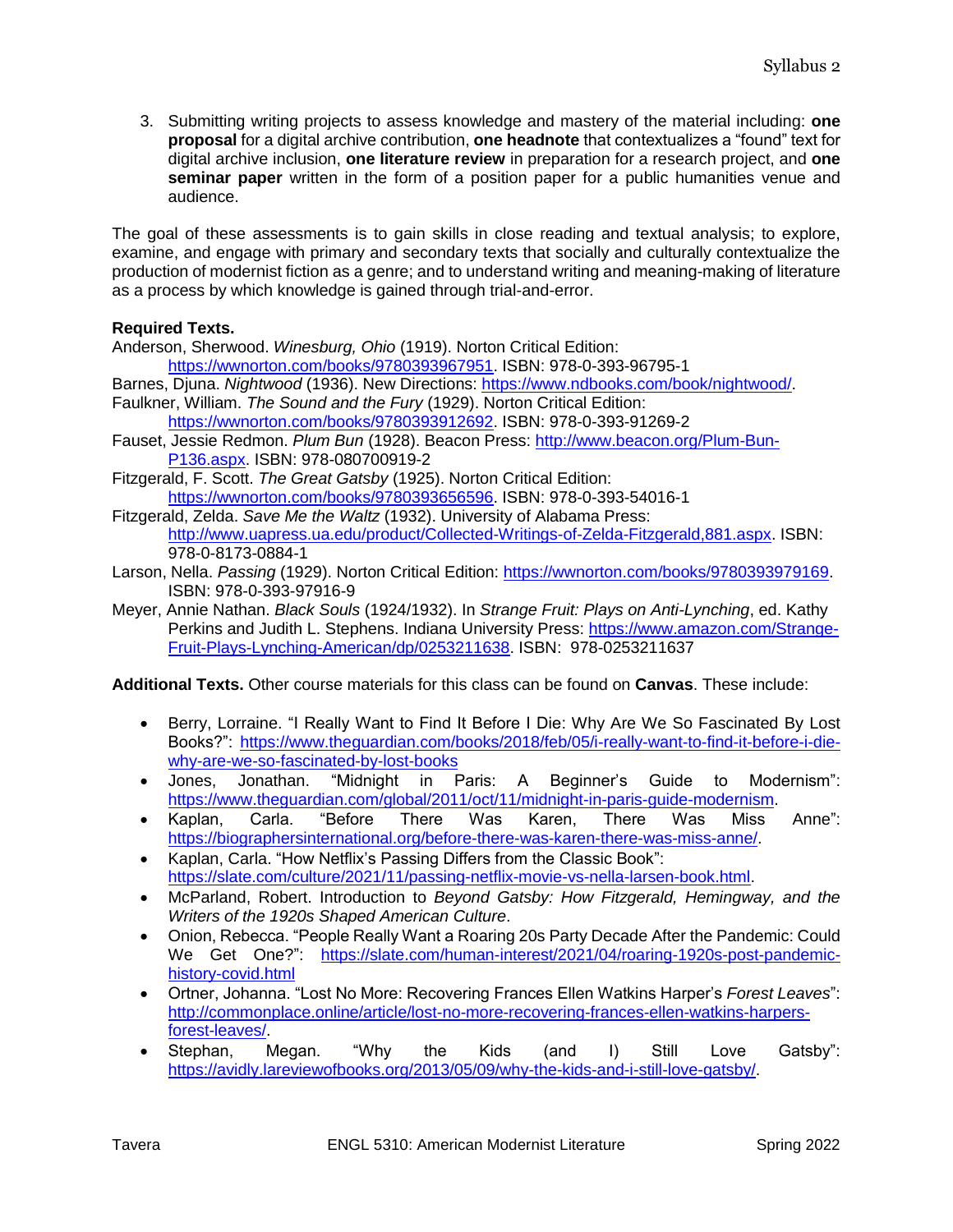**Course Schedule**. Assignments are due on the day they are listed. *As the instructor for this course, I reserve the right to adjust this schedule in any way that serves the educational needs of the students enrolled in this course. – Dr. Tavera*

| <b>Week Date</b>        |               | <b>Class Topic</b>                                                                                                                                                                                                        | <b>Assignments Due</b>                                                                                                                                                                                                                                                                                                                                                      |
|-------------------------|---------------|---------------------------------------------------------------------------------------------------------------------------------------------------------------------------------------------------------------------------|-----------------------------------------------------------------------------------------------------------------------------------------------------------------------------------------------------------------------------------------------------------------------------------------------------------------------------------------------------------------------------|
| $\mathbf{1}$            | THU<br>1/20   | Syllabus. Introductions. What to expect in<br>graduate studies. What a professor does<br>and does not do. Introduction to 20s and 30s<br>Modernism.                                                                       | Readings: Hanlon, "What is an English<br>Professor?"; McParland's Introduction to Beyond<br>Gatsby; and Onion's article "People Really Want a<br>Roaring 20s Party Decade After the Pandemic."                                                                                                                                                                              |
| $\mathbf{2}$            | THU<br>1/27   | Transatlantic Texts: American Modernism<br>Goes Abroad<br>[Sarah Ruffing Robbins and Sophia Prado<br>Huggins visit to discuss the importance of<br>recovery work, choosing a text to recover,<br>and writing a proposal.] | Watch: Midnight in Paris (2011, IMDb TV and<br>Amazon Prime; dir. Woody Allen, starring Owen<br>Wilson, Rachel McAdams)<br>Readings: Jones' article "Midnight in Paris: A<br>Beginner's Guide to Modernism"; Berry's article "I<br>Really Want to Find It Before I Die" (on lost books);<br>and Ortner's "Lost No More."<br><b>Review</b> and be familiar with the Teaching |
|                         |               |                                                                                                                                                                                                                           | Transcendentalism<br>Digital<br>Anthology:<br>https://teachingtransatlanticism.tcu.edu/sample-<br>page/books/digital-anthology/                                                                                                                                                                                                                                             |
| 3                       | THU<br>2/3    | Why Is Gatsby So Great?: Examining the<br>"Great Books" and their Adaptations                                                                                                                                             | Readings: F. Scott Fitzgerald, The Great Gatsby<br>(1925); Stephan's article "Why the Kids (and I) Still<br>Love Gatsby."<br>Watch: Gatsby (2013, HBO Max; dir. Baz<br>Luhrmann, starring Leonardo Dicaprio)<br>Due: Proposal for Digital Anthology                                                                                                                         |
| $\overline{\mathbf{4}}$ | THU<br>2/10   | (New) Historicizing Gatsby in the 21 <sup>st</sup><br>Century: Is Gatsby Still "Great"?                                                                                                                                   | Readings: F. Scott Fitzgerald, The Great Gatsby<br>(1925), plus Introduction by David J. Alworth (xv-<br>xxxv); and Vogel's "Civilization's Going Pieces:<br>The Great Gatsby, Identity, and Race, from the<br>Jazz Age to the Obama Era" (p. 474-498)                                                                                                                      |
| 5                       | THU<br>2/17   | Saving Zelda: The Fitzgerald Affair(s) and<br>the Politics of Lost Books                                                                                                                                                  | Readings: Zelda Fitzgerald, Save Me the Waltz<br>(1932), plus Preface by Matthew J. Bruccoli and<br>Introduction by Mary Gordon.                                                                                                                                                                                                                                            |
| 6                       | THU I<br>2/24 | Queer Folk: Forgotten Writers and the<br><b>Politics of Remembering</b>                                                                                                                                                   | Readings: Djuna Barnes, Nightwood (1936), plus<br>Preface by Jeannette Winterson and Introduction by<br>T.S. Eliot.<br>Due: Headnote Draft (with Link to Recovered Text)<br>for Digital Anthology                                                                                                                                                                           |
| $\overline{\mathbf{r}}$ | THU<br>3/3    | When Harlem and Paris Collide<br>[Margaret Dawson visits to discuss library<br>research and finding secondary sources.]                                                                                                   | Readings: Jessie Redmon Fauset, Plum Bun<br>(1928), plus Introduction by Deborah McDowell (ix-<br>xxxiii)                                                                                                                                                                                                                                                                   |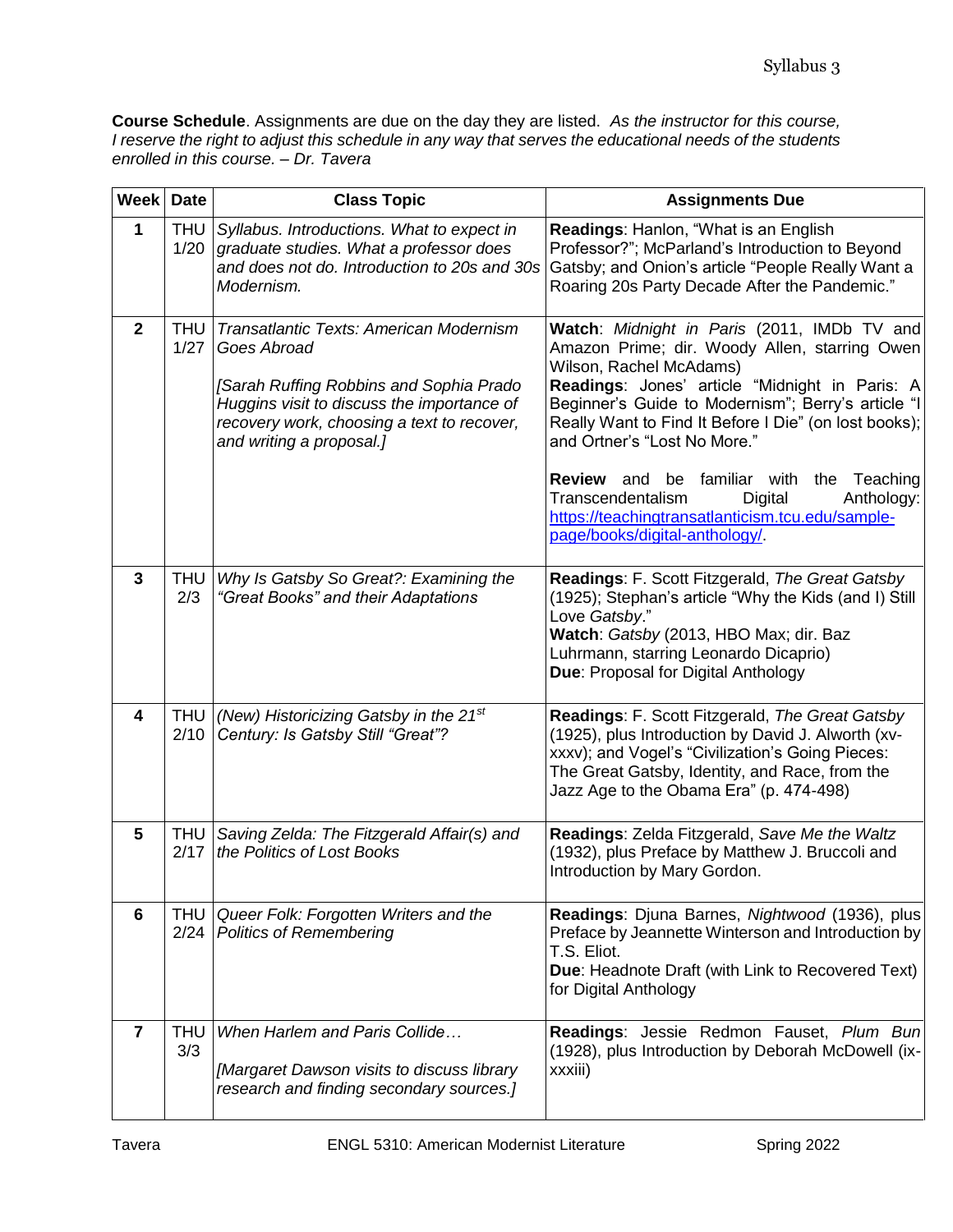| 8  | <b>THU</b><br>3/10 | "Black Paris": Fantasy, Reality,Freedom?                                                                                                                                                                                                                                                                                                                               | Readings: Jessie Redmon Fauset, Plum Bun<br>(1928)                                                                                                                                                                                                              |
|----|--------------------|------------------------------------------------------------------------------------------------------------------------------------------------------------------------------------------------------------------------------------------------------------------------------------------------------------------------------------------------------------------------|-----------------------------------------------------------------------------------------------------------------------------------------------------------------------------------------------------------------------------------------------------------------|
| 9  | THU  <br>3/17      | Spring Break. No Class.                                                                                                                                                                                                                                                                                                                                                | Readings: None.                                                                                                                                                                                                                                                 |
| 10 |                    | THU The Trouble with White Womenand the<br>3/24 Politics of the Harlem Renaissance<br>*Summer and Fall 2022 Course Schedule<br>Live on Mon, March 21st. Registration<br>Begins on Mon, April 4th                                                                                                                                                                       | Readings: Annie Nathan Meyer's Black Souls<br>(1924/1932); Kaplan's article "Before There Was<br>Karen, There Was Miss Anne."                                                                                                                                   |
| 11 |                    | 3/31 Conference.<br>Thursday, 3/31 at 11:59 pm): Reflect on starring Tessa Thompson, Ruth Negga)<br>Kaplan's comparison of the book and film,<br>Passing. Why do you think director Rebecca<br>Hall made the decisions that Kaplan<br>highlights? What is Hall seeking to highlight<br>about race, gender, sexuality, etc. and the act<br>of belonging to a community? | THU   No Class. Dr. Tavera presenting at the C19 Readings: Nella Larson, Passing (1929), plus<br>Kaplan's "How Netflix's Passing Differs from the<br>Classic Book."<br>Discussion Board in lieu of class (due Watch: Passing (2021, Netflix; dir. Rebecca Hall, |
| 12 | 4/7                | THU   Passing for Whom?: The Politics of<br><b>Community Belonging</b><br>*Course Drop Deadline is Fri, April 8th.                                                                                                                                                                                                                                                     | Readings: Nella Larson, Passing (1929);<br>McDowell's "Black Female Sexuality in Passing"<br>(363-379), and Introduction by Carla Kaplan (ix-<br>xxvii)<br><b>Due: Literature Review</b>                                                                        |
| 13 | THU<br>4/14        | The New South, the Deep South, the Lost<br>South                                                                                                                                                                                                                                                                                                                       | Readings: William Faulkner, The Sound and the<br>Fury (1929); In class: Excerpts from the<br>"Appendix: Compson" (258-271), from Faulkner's<br>Introduction to TSATF (252-257), and from<br>Sundquist's "The Myth of The Sound and the Fury"<br>$(390-391)$     |
| 14 | 4/21               | THU Small Town Living: Oxford, MS and<br>Winesburg, OH                                                                                                                                                                                                                                                                                                                 | Readings: Sherwood Anderson, Winesburg, Ohio<br>(1919); <i>In class:</i> Excerpts from Rascoe's book<br>review for Chicago Tribune (161), Faulkner's book<br>review for Dallas Morning News (166), and<br>Updike's "Twisted Apples" (189)                       |
| 15 | THU<br>4/28        | Review material from prior weeks                                                                                                                                                                                                                                                                                                                                       | <b>Due:</b> Final version of Headnote (with clean, edited<br>Recovered Text)                                                                                                                                                                                    |
| 16 | THU<br>5/5         | Presentation of Projects.                                                                                                                                                                                                                                                                                                                                              | Position Paper Due on May 12th by 11:59 PM.                                                                                                                                                                                                                     |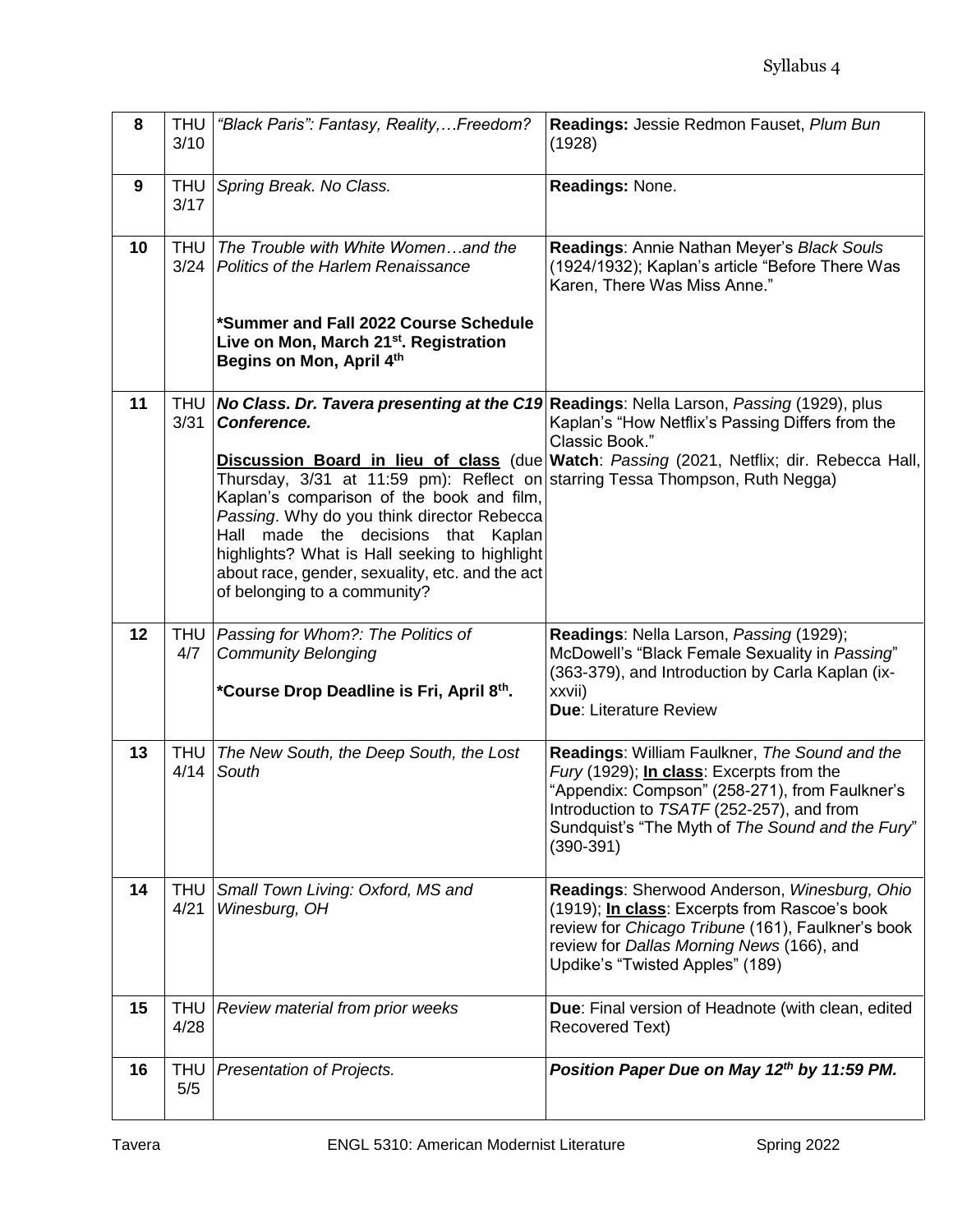# **DESCRIPTION OF MAJOR ASSIGMENTS**

**Proposal (500+/- words)** Students will write a proposal that states which text they have chosen to recover this semester and then concisely argues for the value of that recovery: Is this a well-known or lesser-known author? What is the significance of the text, historically, biographically, and/or culturally? In order to successful argue your position, you will need to conduct some preliminary research on the author, the text, or the period in which the text was produced. Please include a works cited page and a link to the public domain version of the recovered text.

**Headnote (250-400 words)** Students will submit a draft and a final, revised version of the headnote for their recovered text in the public domain. The headnote should be dense, but concise. Strive to write an introduction that properly contextualizes the recovered text in terms of historical, biographical, and/or cultural knowledge that guides the reading of the recovered text. In other words, ask yourself: What does the reader need to know in order to fully appreciate the value of this recovered work? The answer to that question is precisely the material that should be presented in the headnote. Although the published version does not require a works cited page, please submit one with your draft and final version in Canvas for full credit.

**Literature Review (3500+/- words)** In preparation for the Seminar Paper, students will write a literature review that presents the findings from their readings and research thus far in the project. Literature reviews are a common writing exercise in graduate school and professional scholarship. They provide a kind of overview of the state of the academic field so that the reader has a sense on what came before the current author intervened. In other words, a literature review is an outline of the conversation. It is *not* an annotated bibliography. Instead of providing summaries of sources, the literature review should seek to explain how the arguments that each scholar makes are connected to one another. A literature review is a map that orients the reader (and the writer). Your literature review should give an overview of the conversation that influences your perspective on the modernist author and their work(s) that you are studying. Literature reviews are formulaic. They contain an introduction that establishes the issue, problem, or gap in the conversation; a body that reviews the voices in the conversation; and a conclusion that articulates why the conversation matters. The body of a literature review may be organized chronologically (the development of the field across periods) or thematically (the talking points in the field). Please use in-text citations and include a works cited page.

**Position Paper (2000-2500 words)** Students will write a seminar paper that presents their research for a public interest venue and to an audience of intellectual non-academics. Although publications in the public humanities are concise, they still present an argument that interprets the work of literature for a twenty-first century audience of non-experts. Therefore, your paper should make a subjective claim and present a dense body of knowledge to support that claim. Since you are writing for a public audience, your voice may adopt a conversational tone. However, please use proper mechanics and grammar. You may bend the rules of grammar, but do so conscientiously and with purpose. Although published work in the public humanities does not often include a works cited page, please submit one with your seminar paper in Canvas for full credit.

**Presentation (8-10 minutes)** Presentations will held during the final class meeting of the semester. However, please note that the position paper will be due after the final class period, during finals week. Presentations should be short, around 8-10 minutes, and should discuss the choices you made for both of your projects the semester: the recovery project and the public humanities project. Due to time limitations, handouts or individual visual items will be permitted but full PowerPoints or Prezis will not be allowed.

**Participation Policy and Attendance.** Your active, informed participation is crucial to the success of the course and your individual success in this class. Carefully prepare for each class by reading in a rigorous, inquisitive manner–even if you are productively baffled. Every day you come to class, you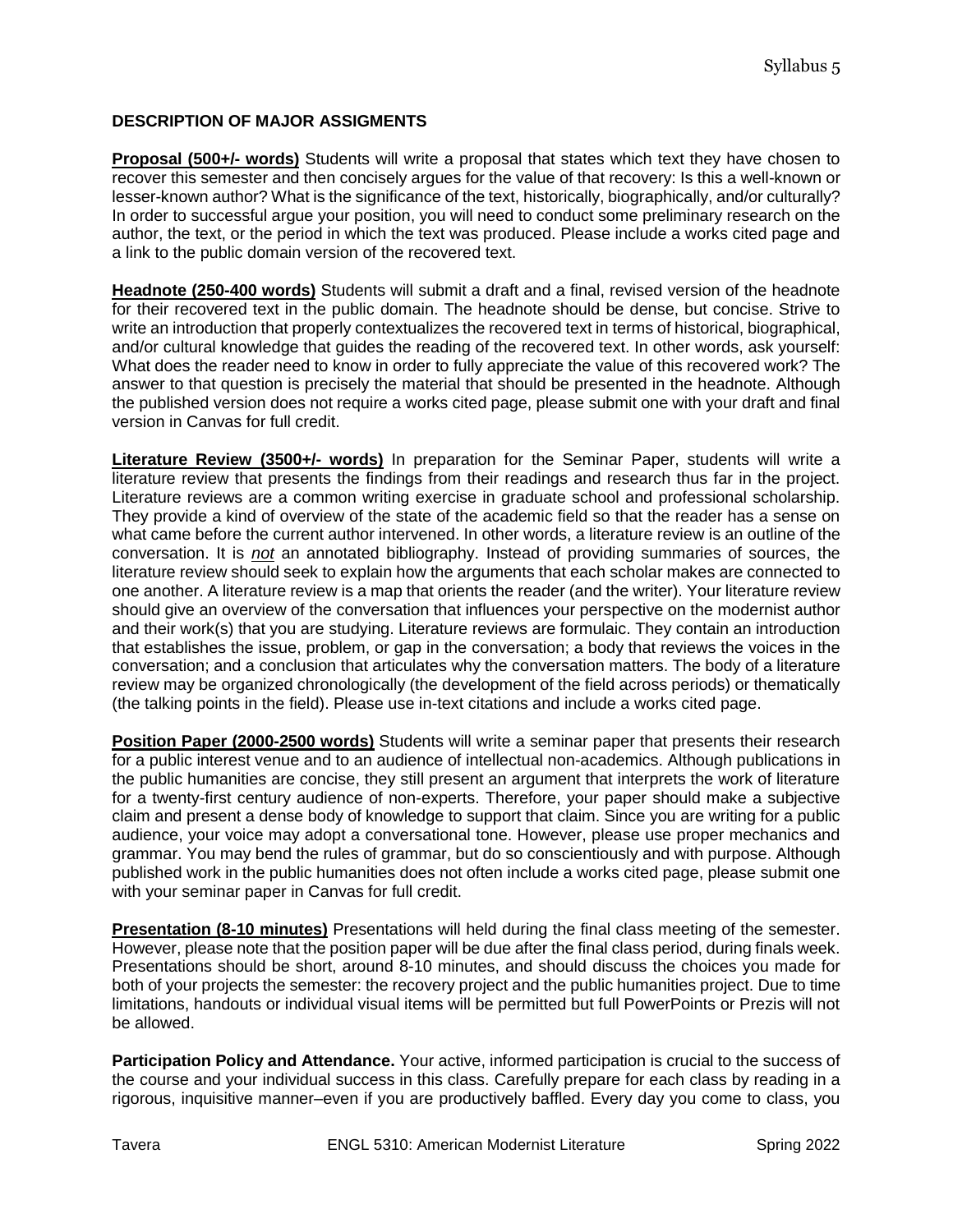should have something valuable to say and you should be prepared to participate in any activities I assign. All students are permitted two absences–excused or unexcused–during the semester. However, I do request advance communication from students alerting me to your absence. If you acquire more than two absences, I will lower your course grade by one letter. However, if you miss more than three absences, you will fail the course.

**Grade Distribution.** Final overall grades for this course are A, B, C, D, and F. Final overall grades will be calculated as follows: A=90-100%, B=80-89%, C=70-79%, D=60-69%, F=59%-and below. Your final grade for this course will consist of the following assignments based upon weight:

| Proposal                 | 15%        |
|--------------------------|------------|
| <b>Headnote Draft</b>    | 10%        |
| <b>Headnote Final</b>    | <b>20%</b> |
| <b>Discussion Board</b>  | 5%         |
| <b>Literature Review</b> | 20%        |
| <b>Position Paper</b>    | 25%        |
| Presentation             | 5%         |

#### **INSTRUCTOR POLICIES**

**Posting of Grades.** Scholarship in the humanities is always revising itself. It participates in fluid, ongoing evolution and conversation with other academic fields and theoretical sub-fields. Therefore, to encourage an evolutionary, revisionist, and conversational mindset in this course, I will not be awarding grades to individual work this semester unless it earns a grade of C+ or lower. Students will receive written feedback only, and are encouraged to apply that written feedback in future papers throughout the semester. Students will receive a letter grade [A, B, C, D, and F, inclusive of pluses and minuses] on the final paper for this course (the Position Paper), and a final overall grade in the course. If you are unfamiliar with this practice, I encourage you to [read this article,](https://daily.jstor.org/is-it-time-to-reexamine-grading/) which explains why a no-grading policy or alternative grading system is more equitable (and, by the way, is a long-standing tradition at liberal arts colleges like the seven sisters, e.g. Vassar, Barnard, etc.).

**Incompletes**. Students who are struggling to complete the course due to extenuating circumstances may qualify for a grade of incomplete. However, per departmental policy, a grade of incomplete may only be awarded (1) if the course drop date has already passed and (2) the student can provide documented evidence of extenuating circumstances such as an unplanned and unexpected medical condition or health emergency, etc. Please be advised that students awarded an incomplete must submit all unfinished work prior to the end of the next long semester in order to receive a grade for the course.

**Plagiarism and Paper Reuse Policy**. Please note that plagiarism is a serious offense and will be punished to the full extent. In my course, you are not allowed, under any circumstances, to reuse papers from prior classes in this course or any other course that you have taken at any institution. Reusing papers does not demonstrate any advance in knowledge or skill, and so would not be helpful for you either in terms of your learning this semester, or for me in terms of assessing this learning. If you feel your situation constitutes a clear or significant exception to this rule, you must discuss this with me prior to the due date. Otherwise, paper reuse will be reported as a collusion offense and will also be punished to the full extent per university policy. Similarly, students who plagiarize on an assignment will receive a zero for the assignment for the first offense and be reported to the Behavioral Intervention Team (BIT) for remedial instruction on avoiding plagiarism. A second plagiarism offense may result in failure of the course.

**Turning in Assignments to Canvas.** All major writing projects will be submitted to Canvas. *I will not accept any assignments via e-mail or paper unless accommodation arrangements were made in*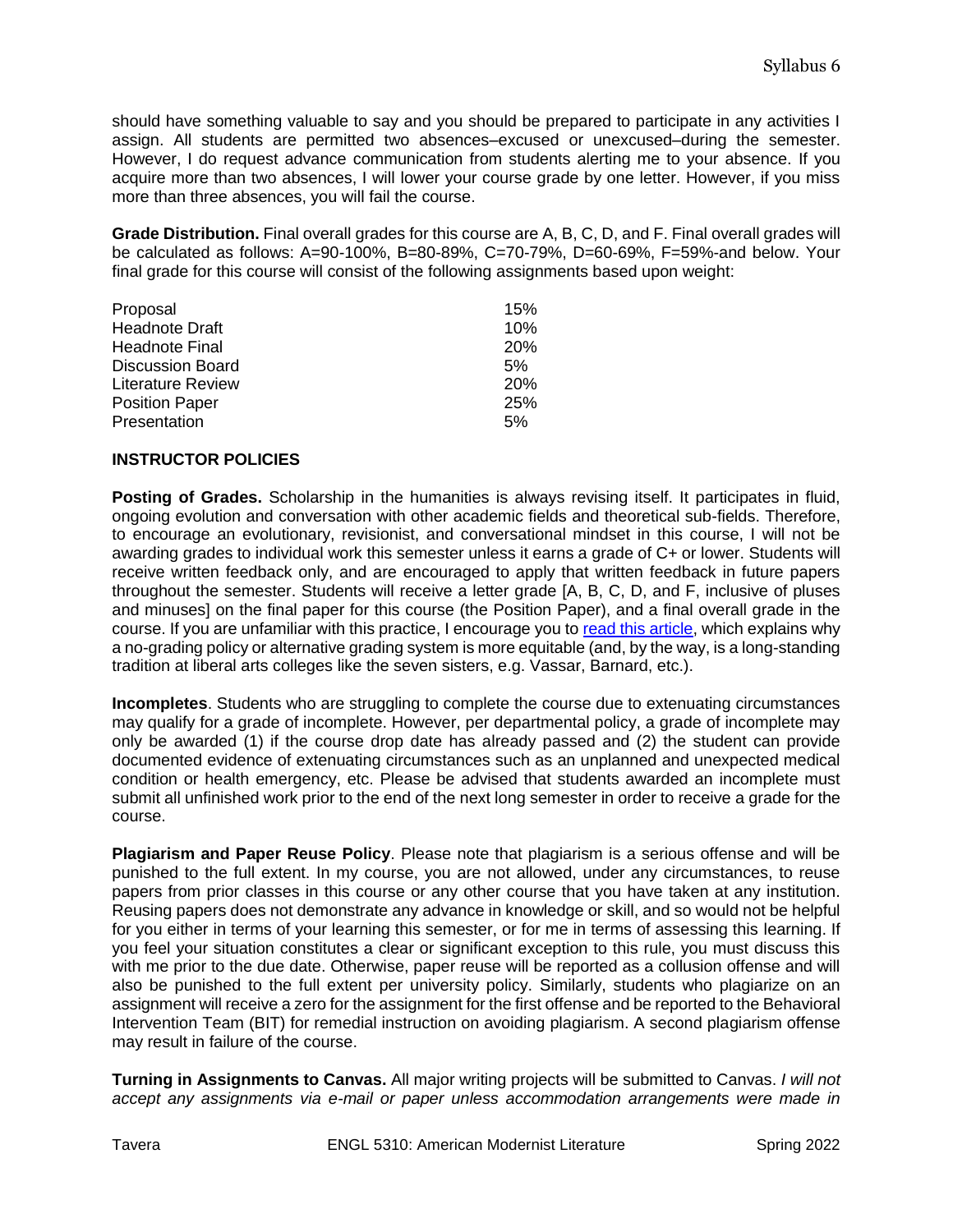*conversation with me prior to the assignment deadline*. All assignments submitted to Canvas must be saved as a .doc, .docx, or .pdf file to ensure that I am able to open them on my computer (please no Google docs). It is your responsibility to ensure that all of your work is saved in this way and submitted in the correct format. If you submit work in the wrong format, then you may receive a zero for the assignment.

**Late Submissions**. Students who contact me *in advance for an extension* and provide legitimate rationale detailing extenuating circumstances may be granted an extension within a reasonable and negotiated deadline. *Do not make the assumption that I will grant you an extension–contact me*  first! Students who do not contact me in advance will receive ten points off per day late until a failing grade has been reached.

**Student-Instructor Interaction.** The best way to contact me is via email, as I check it regularly both on- and off-campus. Do allow for a 24- to 48-hour turn-around time for emails as I check emails during specific times once or twice per day. If your situation is an emergency, I advise contacting the Chair of the Humanities Department, Dr. Allen Redmon: [allen.redmon@tamuct.edu](mailto:allen.redmon@tamuct.edu) or (254) 519-5750.

**Communication Etiquette.** Students should use a professional and respectful tone with fellow learners and myself (the instructor) in all forms of communication including, but not limited to, in-class discussions and email communication. I expect the use of Standard English rather than popular online abbreviations and regional colloquialisms in all forms of written communication. In emails, please use a salutation (e.g. "Dear Dr. Tavera") at the opening of your email and a signature (e.g. "Best" or "Sincerely") at the close of your email.

**Technology Requirements.** This course will use the A&M-Central Texas Instructure Canvas learning management system (aka Canvas). OIT strongly recommends the latest version of Chrome or Firefox browsers. Canvas no longer supports any version of Internet Explorer. Logon to A&M-Central Texas Canvas [https://tamuct.instructure.com/] or access Canvas through the TAMUCT Online link in myCT [https://tamuct.onecampus.com/]. You will log in through our Microsoft portal. Username: Your MyCT email address. Password: Your MyCT password (same password as used for MyCT email and MyCT Warrior Web).

**Canvas Support.** Use the Canvas Help link, located at the bottom of the left-hand menu, for issues with Canvas. You can select "Chat with Canvas Support," submit a support request through "Report a Problem," or call the Canvas support line: 1-844-757-0953. For issues related to course content and requirements, contact your instructor.

**Other Technology Support.** For log-in problems, students should contact Help Desk Central. They are available 24 hours a day, 7 days a week. Email: [helpdesk@tamu.edu](mailto:helpdesk@tamu.edu) Phone: (254) 519-5466 [Web Chat:](http://hdc.tamu.edu/) [http://hdc.tamu.edu]

# **UNIVERSITY PROCEDURES AND GUIDELINES**

**Drop Policy.** If you discover that you need to drop this class, you must complete the [Drop Request](https://dynamicforms.ngwebsolutions.com/casAuthentication.ashx?InstID=eaed95b9-f2be-45f3-a37d-46928168bc10&targetUrl=https%3A%2F%2Fdynamicforms.ngwebsolutions.com%2FSubmit%2FForm%2FStart%2F53b8369e-0502-4f36-be43-f02a4202f612) Dynamic Form through Warrior Web:

[https://dynamicforms.ngwebsolutions.com/casAuthentication.ashx?InstID=eaed95b9-f2be-45f3 a37d-

46928168bc10&targetUrl=https%3A%2F%2Fdynamicforms.ngwebsolutions.com%2FSubmit%2FFor m%2FStart%2F53b8369e-0502-4f36-be43-f02a4202f612].

Faculty cannot drop students; this is always the responsibility of the student. The Registrar's Office will provide a deadline on the Academic Calendar for which the form must be completed, signed and returned. Once you return the signed form to the Registrar's Office, you must go into Warrior Web and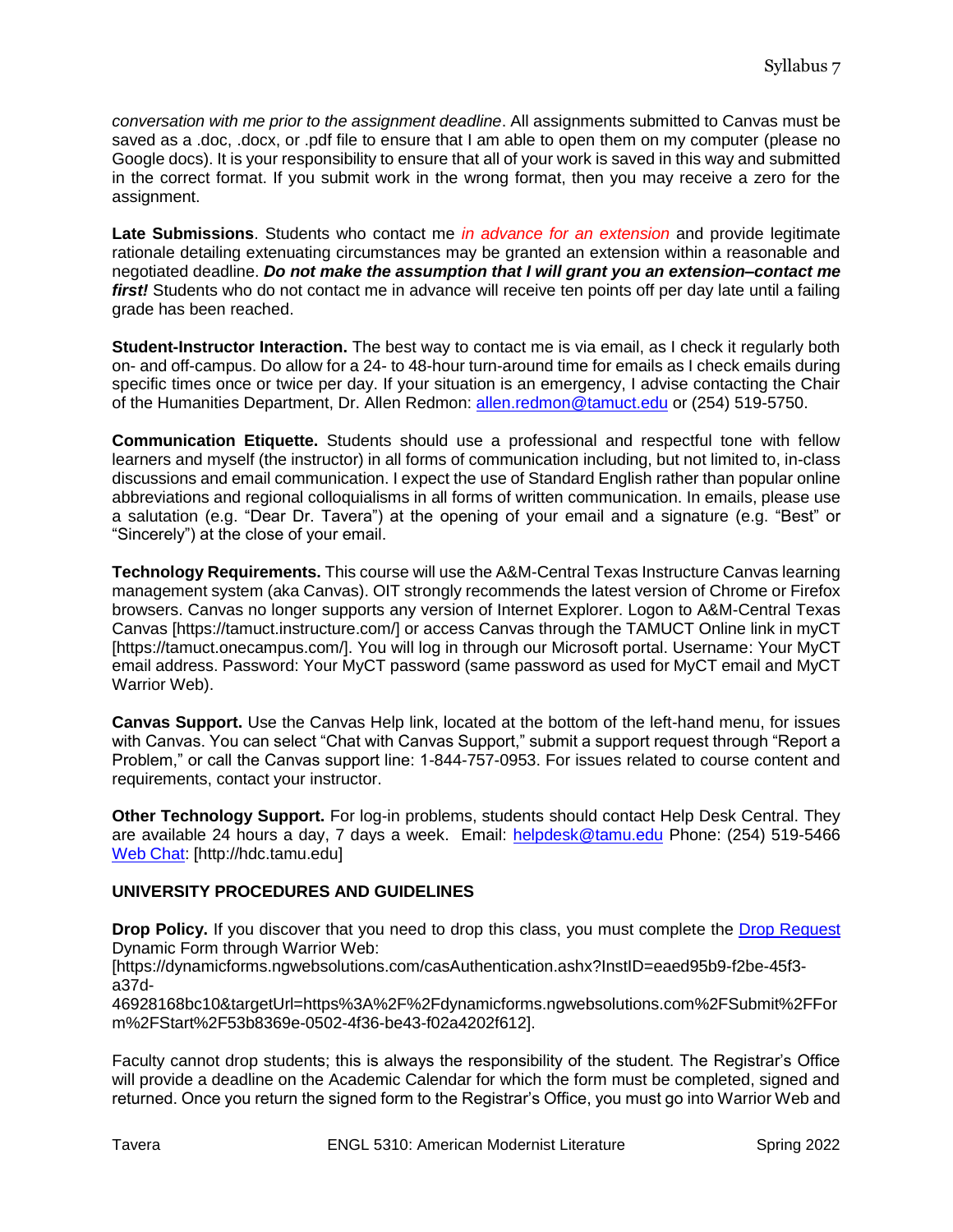confirm that you are no longer enrolled. If you still show as enrolled, FOLLOW-UP with the Registrar's Office immediately. You are to attend class until the procedure is complete to avoid penalty for absence. Should you miss the drop deadline or fail to follow the procedure, you will receive an F in the course, which may affect your financial aid and/or VA educational benefits. *Please note: Oftentimes, students feel the need to drop a course because they are overwhelmed by personal or professional responsibilities. As your instructor, I humbly request that you make an appointment or drop by during office hours to speak with me about your concerns before dropping my course.*

**Academic Integrity.** Texas A&M University-Central Texas values the integrity of the academic enterprise and strives for the highest standards of academic conduct. A&M-Central Texas expects its students, faculty, and staff to support the adherence to high standards of personal and scholarly conduct to preserve the honor and integrity of the creative community. Academic integrity is defined as a commitment to honesty, trust, fairness, respect, and responsibility. Any deviation by students from this expectation may result in a failing grade for the assignment and potentially a failing grade for the course. Academic misconduct is any act that improperly affects a true and honest evaluation of a student's academic performance and includes, but is not limited to, cheating on an examination or other academic work, plagiarism and improper citation of sources, using another student's work, collusion, and the abuse of resource materials. All academic misconduct concerns will be reported to the university's Office of Student Conduct. Ignorance of the university's standards and expectations is never an excuse to act with a lack of integrity. When in doubt on collaboration, citation, or any issue, please contact your instructor before taking a course of action. For more [information regarding the](https://www.tamuct.edu/student-affairs/student-conduct.html)  [Student Conduct process,](https://www.tamuct.edu/student-affairs/student-conduct.html) [https://www.tamuct.edu/student-affairs/student-conduct.html]. If you know of potential honor violations by other students, you may [submit a report,](https://cm.maxient.com/reportingform.php?TAMUCentralTexas&layout_id=0) [https://cm.maxient.com/reportingform.php?TAMUCentralTexas&layout\_id=0].

**Academic Accommodations.** At Texas A&M University-Central Texas, we value an inclusive learning environment where every student has an equal chance to succeed and has the right to a barrier-free education. The Office of Access and Inclusion is responsible for ensuring that students with a disability receive equal access to the university's programs, services and activities. If you believe you have a disability requiring reasonable accommodations please contact the Office of Access and Inclusion, WH-212; or call (254) 501-5836. Any information you provide is private and confidential and will be treated as such. For more information please visit our [Access & Inclusion](https://tamuct.instructure.com/courses/717) Canvas page (log-in required) [https://tamuct.instructure.com/courses/717].

**Important information for Pregnant and/or Parenting Students.** Texas A&M University-Central Texas supports students who are pregnant and/or parenting. In accordance with requirements of Title IX and related guidance from US Department of Education's Office of Civil Rights, the Dean of Student Affairs' Office can assist students who are pregnant and/or parenting in seeking accommodations related to pregnancy and/or parenting. Students should seek out assistance as early in the pregnancy as possible. For more information, please visit [Student Affairs](https://www.tamuct.edu/student-affairs/index.html) [https://www.tamuct.edu/studentaffairs/index.html]. Students may also contact the institution's Title IX Coordinator. If you would like to read more about these [requirements and guidelines](http://www2.ed.gov/about/offices/list/ocr/docs/pregnancy.pdf) online, please visit the website [http://www2.ed.gov/about/offices/list/ocr/docs/pregnancy.pdf]. Title IX of the Education Amendments Act of 1972 prohibits discrimination on the basis of sex and gender–including pregnancy, parenting, and all related conditions. A&M-Central Texas is able to provide flexible and individualized reasonable accommodation to pregnant and parenting students. All pregnant and parenting students should contact the Associate Dean in the Division of Student Affairs at (254) 501-5909 to seek out assistance. Students may also contact the University's Title IX Coordinator.

**A Note about Sexual Violence at A&M-Central Texas.** Sexual violence is a serious safety, social justice, and public health issue. The university offers support for anyone struggling with these issues. University faculty are *mandated reporters*, so if someone discloses that they were sexually assaulted (or a victim of Domestic/Dating Violence or Stalking) while a student at TAMUCT, faculty members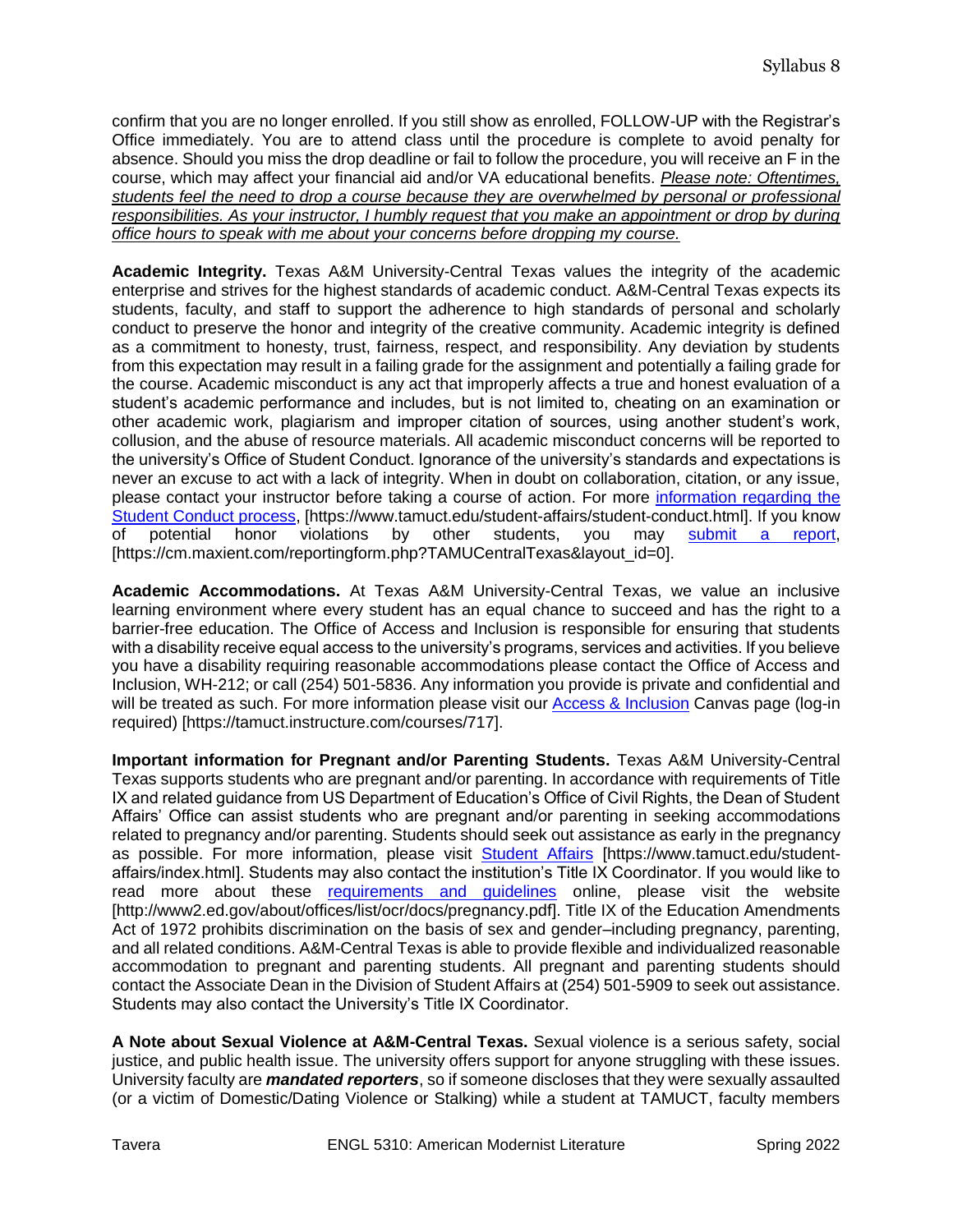are required to inform the Title IX Office. If you want to discuss any of these issues confidentially, you can do so through Student Counseling (254-501-5955) located on the second floor of Warrior Hall (207L). Sexual violence can occur on our campus because predators often feel emboldened, and victims often feel silenced or shamed. It is incumbent on ALL of us to find ways to actively create environments that tell predators we don't agree with their behaviors and tell survivors we will support them. Your actions matter. Don't be a bystander; be an agent of change. For additional information on campus policy and resources visit the <u>[Title IX webpage](https://www.tamuct.edu/compliance/titleix.html)</u> [\[https://www.tamuct.edu/compliance/titleix.html\]](https://www.tamuct.edu/compliance/titleix.html).

**Behavioral Intervention.** Texas A&M University-Central Texas cares about the safety, health, and well-being of its students, faculty, staff, and community. If you are aware of individuals for whom you have a concern, please make a referral to the Behavioral Intervention Team. Referring your concern shows you care. You can complete the [referral](https://cm.maxient.com/reportingform.php?TAMUCentralTexas&layout_id=2) online:

[https://cm.maxient.com/reportingform.php?TAMUCentralTexas&layout\_id=2].

Anonymous referrals are accepted. Please see the [Behavioral Intervention Team](https://www.tamuct.edu/bit) website for more information [https://www.tamuct.edu/bit]. If a person's behavior poses an imminent threat to you or another, contact 911 or A&M-Central Texas University Police at 254-501-5805.

**SAFEZONE: Emergency Warning System for Texas A&M University-Central Texas.** SafeZone provides a public safety application that gives you the ability to call for help with the push of a button. It also provides Texas A&M University-Central Texas the ability to communicate emergency information quickly via push notifications, email, and text messages. All students automatically receive email and text messages via their myCT accounts. Downloading SafeZone allows access to push notifications and enables you to connect directly for help through the app. You can download SafeZone from the app store and use your myCT credentials to log in. If you would like more information, you can visit the [SafeZone](http://www.safezoneapp.com/) website [www.safezoneapp.com].

To register SafeZone on your phone, please follow these 3 easy steps*:*

- 1. Download the SafeZone App from your phone store using the link below:
	- o [iPhone/iPad:](https://apps.apple.com/app/safezone/id533054756) [https://apps.apple.com/app/safezone/id533054756]
		- o [Android Phone / Tablet:](https://play.google.com/store/apps/details?id=com.criticalarc.safezoneapp)
		- [https://play.google.com/store/apps/details?id=com.criticalarc.safezoneapp]
- 2. Launch the app and enter your myCT email address (e.g. {name}@tamuct.edu)
- 3. Complete your profile and accept the terms of service

**COVID-19 SAFETY MEASURES.** For the most recent campus information regarding COVID-19 see the Texas A&M University-Central Texas **[Return to Campus Plan](https://nam04.safelinks.protection.outlook.com/?url=https%3A%2F%2Fwww.tamuct.edu%2Fcovid19%2F&data=04%7C01%7Cstavera%40tamuct.edu%7C74c46fbdfc144d0a172e08d9627f5e12%7C9eed4e3000f744849ff193ad8005acec%7C0%7C0%7C637649121440358627%7CUnknown%7CTWFpbGZsb3d8eyJWIjoiMC4wLjAwMDAiLCJQIjoiV2luMzIiLCJBTiI6Ik1haWwiLCJXVCI6Mn0%3D%7C1000&sdata=%2FcZfhfW8%2Bz7bZUo84wEkaPFPw27RjyJsDMxk1OTMszo%3D&reserved=0)** [https://www.tamuct.edu/covid19/]. To promote public safety and protect students, faculty, and staff during the coronavirus pandemic, Texas A&M University-Central Texas has adopted policies and practices to minimize virus transmission. All members of the university community are expected to adhere to these measures to ensure their own safety and the safety of others. Students must observe the following practices while participating in face-to-face courses, course-related activities (office hours, help sessions, transitioning to and between classes, study spaces, academic services, etc.) and co-curricular programs:

- Self-monitoring—Students should follow CDC recommendations for self-monitoring. Students who have a fever or exhibit symptoms of COVID-19 should participate in class remotely and should not participate in face-to-face instruction.However, students are expected to participate in courses and course-related activities remotely during quarantine. Students should notify their instructors of the quarantine requirement.
- Face Coverings— Face coverings are recommended to be worn inside of buildings, especially in shared spaces such as lobbies, restrooms, hallways, elevators, classrooms, laboratories, conference rooms, break rooms, non-private office spaces, and other shared spaces.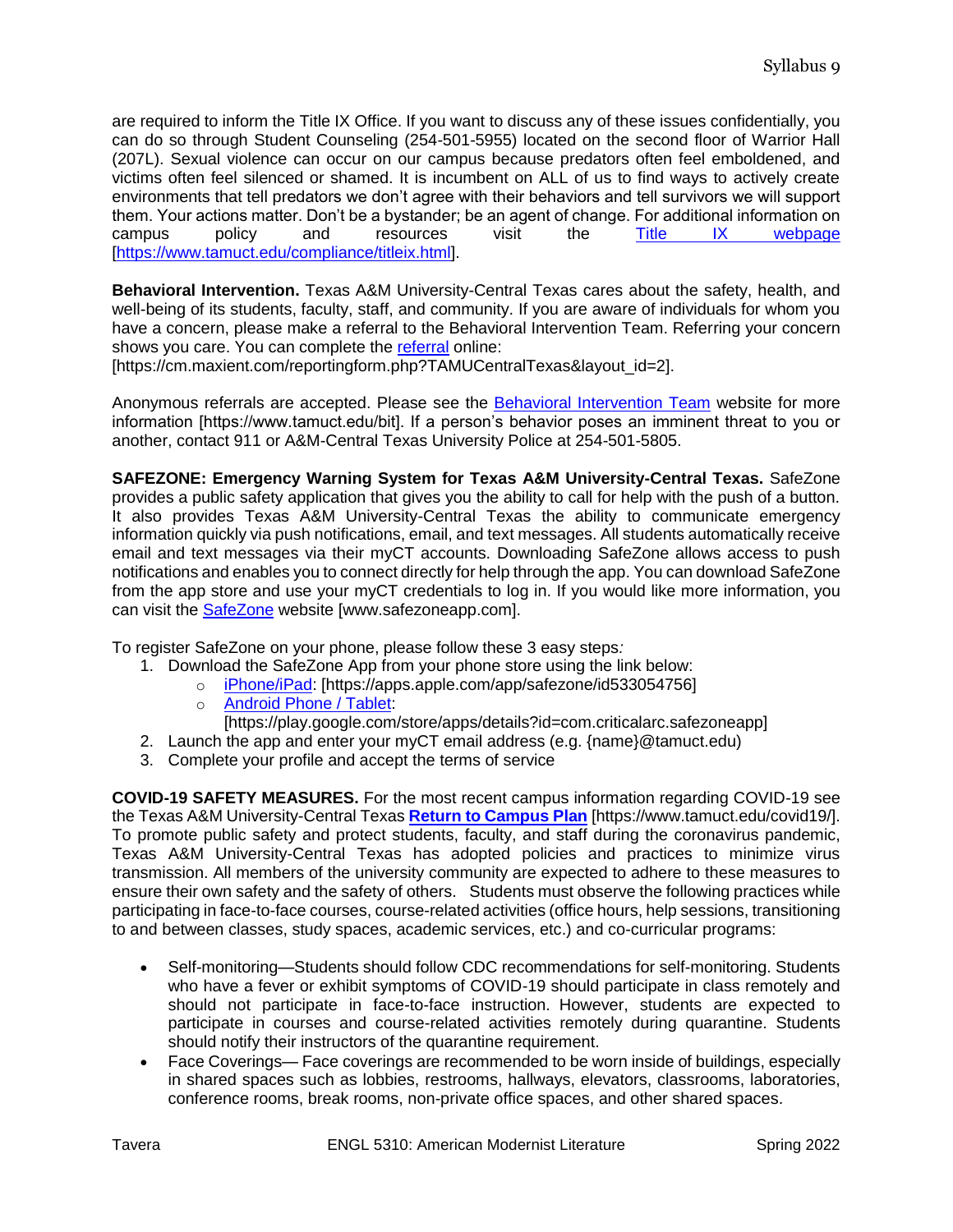Physical Distancing—When possible, please maintain physical distancing between students, instructors, and others in the course and course-related activities.

**Campus Carry.** Effective August 1, 2016, the Campus Carry law (Senate Bill 11) allows those licensed individuals to carry a concealed handgun in buildings on public university campuses, except in locations the University establishes as prohibited. Under the new law, openly carrying handguns is not allowed on college campuses. For more information, visit [https://www.tamuct.edu/police/campus](https://www.tamuct.edu/police/campus-carry.html)[carry.html.](https://www.tamuct.edu/police/campus-carry.html) Per university policy, concealed handguns should not be visible during class and are prohibited in the A&M-Central Texas Counseling Center, including the co-located Community Counseling and Family Therapy Center.

### **UNIVERSITY RESOURCES**

**Tutoring.** Tutoring is available to all A&M-Central Texas students, both virtually and in-person. Student success coaching is available online upon request. If you have a question, are interested in becoming a tutor, or in need of success coaching contact the Warrior Center for Student Success, Equity and Inclusion at (254) 501-5836, visit the Warrior Center at 212 Warrior Hall, or by emailing [WarriorCenter@tamuct.edu.](mailto:WarriorCenter@tamuct.edu)

To schedule tutoring sessions and view tutor availability, please visit Tutor Matching [Services](https://tutormatchingservice.com/TAMUCT) [https://tutormatchingservice.com/TAMUCT] or visit the Tutoring Center in 111 Warrior Hall. Chat live with a remote tutor 24/7 for almost any subject from on your computer! Tutor.com is an online tutoring platform that enables A&M-Central Texas students to log in and receive online tutoring support at no additional cost. This tool provides tutoring in over 40 subject areas except writing support. Access Tutor.com through Canvas.

**University Writing Center.** University Writing Center: Located in Warrior Hall 416, the University Writing Center (UWC) at Texas A&M University–Central Texas (A&M–Central Texas) is a free service open to all A&M–Central Texas students. For the Spring 2022 semester, the hours of operation are from 10:00 a.m.-5:00 p.m. Monday thru Thursday in Warrior Hall 416 (with online tutoring available every hour as well) with satellite hours available online only Monday thru Thursday from 6:00-9:00 p.m. and Saturday 12:00-3:00 p.m.

Tutors are prepared to help writers of all levels and abilities at any stage of the writing process. While tutors will not write, edit, or grade papers, they will assist students in developing more effective composing practices. By providing a practice audience for students' ideas and writing, our tutors highlight the ways in which they read and interpret students' texts, offering guidance and support throughout the various stages of the writing process. In addition, students may work independently in the UWC by checking out a laptop that runs the Microsoft Office suite and connects to WIFI, or by consulting our resources on writing, including all of the relevant style guides. Whether you need help brainstorming ideas, organizing an essay, proofreading, understanding proper citation practices, or just want a quiet place to work, the UWC is here to help!

Students may arrange a one-to-one session with a trained and experienced writing tutor by making an appointment via WCOnline at https://tamuct.mywconline.com/. In addition, you can email Dr. Bruce Bowles Jr. at bruce.bowles@tamuct.edu if you have any questions about the UWC, need any assistance with scheduling, or would like to schedule a recurring appointment with your favorite tutor by making an appointment via [WCOnline](https://tamuct.mywconline.com/) at https://tamuct.mywconline.com/.

**University Library.** The University Library provides many services in support of research across campus and at a distance. We offer over 200 electronic databases containing approximately 400,000 eBooks and 82,000 journals, in addition to the 96,000 items in our print collection, which can be mailed to students who live more than 50 miles from campus. Research guides for each subject taught at